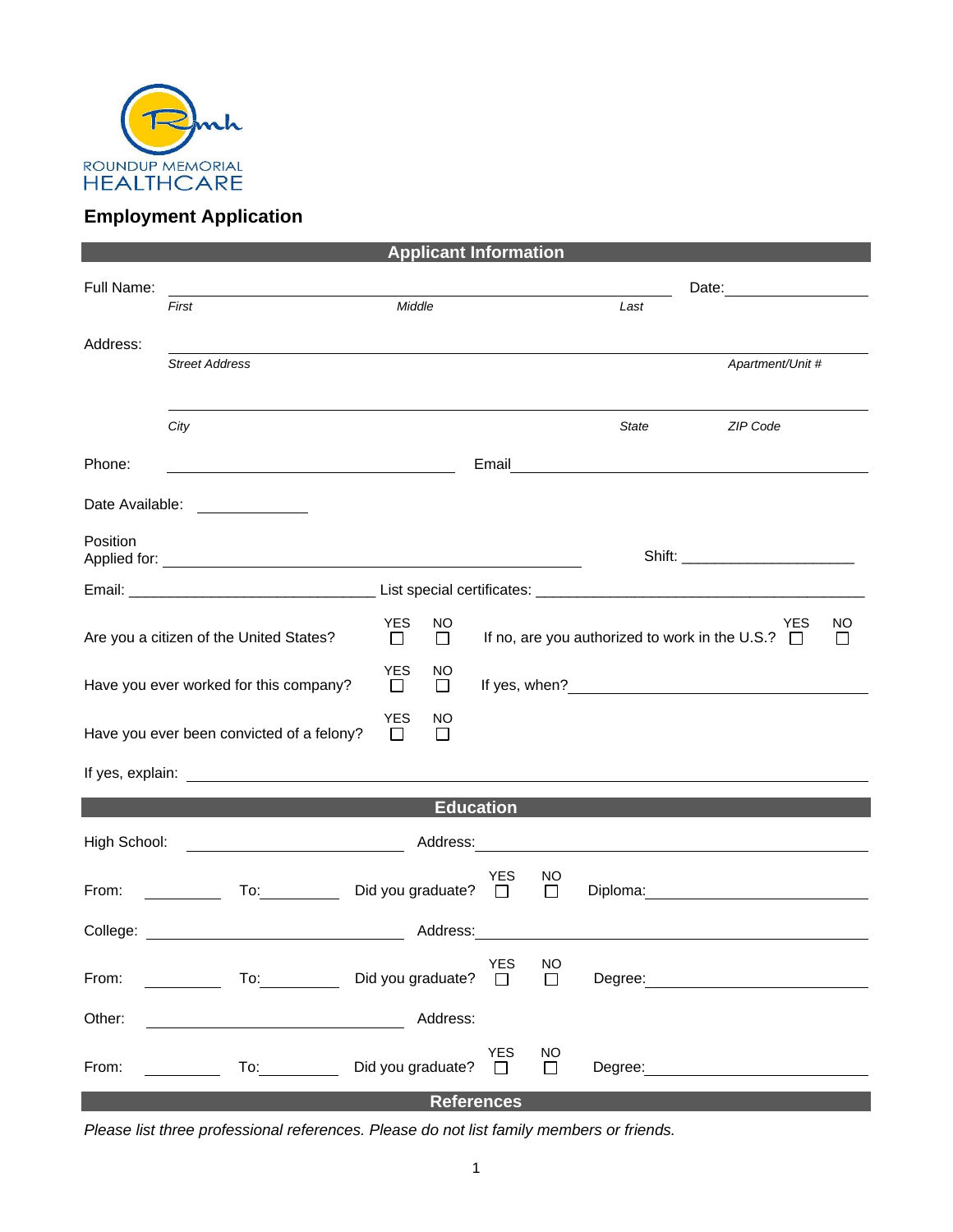|                                              | Phone:                                                                                                                                                                                                                                                                                                                                                                                                                                                                                                                                                                                                                                                                                                                                                                                       |  |  |  |
|----------------------------------------------|----------------------------------------------------------------------------------------------------------------------------------------------------------------------------------------------------------------------------------------------------------------------------------------------------------------------------------------------------------------------------------------------------------------------------------------------------------------------------------------------------------------------------------------------------------------------------------------------------------------------------------------------------------------------------------------------------------------------------------------------------------------------------------------------|--|--|--|
|                                              | Relationship: 2000                                                                                                                                                                                                                                                                                                                                                                                                                                                                                                                                                                                                                                                                                                                                                                           |  |  |  |
|                                              |                                                                                                                                                                                                                                                                                                                                                                                                                                                                                                                                                                                                                                                                                                                                                                                              |  |  |  |
|                                              |                                                                                                                                                                                                                                                                                                                                                                                                                                                                                                                                                                                                                                                                                                                                                                                              |  |  |  |
|                                              |                                                                                                                                                                                                                                                                                                                                                                                                                                                                                                                                                                                                                                                                                                                                                                                              |  |  |  |
|                                              |                                                                                                                                                                                                                                                                                                                                                                                                                                                                                                                                                                                                                                                                                                                                                                                              |  |  |  |
|                                              |                                                                                                                                                                                                                                                                                                                                                                                                                                                                                                                                                                                                                                                                                                                                                                                              |  |  |  |
|                                              | Supervisor:<br><u> Communication</u>                                                                                                                                                                                                                                                                                                                                                                                                                                                                                                                                                                                                                                                                                                                                                         |  |  |  |
| Starting Salary: \$                          |                                                                                                                                                                                                                                                                                                                                                                                                                                                                                                                                                                                                                                                                                                                                                                                              |  |  |  |
|                                              |                                                                                                                                                                                                                                                                                                                                                                                                                                                                                                                                                                                                                                                                                                                                                                                              |  |  |  |
|                                              | Reason for Leaving:<br><u>Next and the substitution of the substitution</u>                                                                                                                                                                                                                                                                                                                                                                                                                                                                                                                                                                                                                                                                                                                  |  |  |  |
| <b>YES</b><br><b>NO</b><br>$\Box$<br>$\perp$ |                                                                                                                                                                                                                                                                                                                                                                                                                                                                                                                                                                                                                                                                                                                                                                                              |  |  |  |
|                                              |                                                                                                                                                                                                                                                                                                                                                                                                                                                                                                                                                                                                                                                                                                                                                                                              |  |  |  |
|                                              | Phone: <u>_____________________</u>                                                                                                                                                                                                                                                                                                                                                                                                                                                                                                                                                                                                                                                                                                                                                          |  |  |  |
|                                              | Supervisor: Victor Control of Supervisor Control Control Control Control Control Control Control Control Control Control Control Control Control Control Control Control Control Control Control Control Control Control Contr                                                                                                                                                                                                                                                                                                                                                                                                                                                                                                                                                               |  |  |  |
| Starting Salary:\$                           |                                                                                                                                                                                                                                                                                                                                                                                                                                                                                                                                                                                                                                                                                                                                                                                              |  |  |  |
|                                              |                                                                                                                                                                                                                                                                                                                                                                                                                                                                                                                                                                                                                                                                                                                                                                                              |  |  |  |
|                                              |                                                                                                                                                                                                                                                                                                                                                                                                                                                                                                                                                                                                                                                                                                                                                                                              |  |  |  |
| <b>YES</b><br><b>NO</b>                      |                                                                                                                                                                                                                                                                                                                                                                                                                                                                                                                                                                                                                                                                                                                                                                                              |  |  |  |
|                                              |                                                                                                                                                                                                                                                                                                                                                                                                                                                                                                                                                                                                                                                                                                                                                                                              |  |  |  |
|                                              |                                                                                                                                                                                                                                                                                                                                                                                                                                                                                                                                                                                                                                                                                                                                                                                              |  |  |  |
|                                              | Supervisor: Victor Communication Communication                                                                                                                                                                                                                                                                                                                                                                                                                                                                                                                                                                                                                                                                                                                                               |  |  |  |
| Starting Salary: \$                          |                                                                                                                                                                                                                                                                                                                                                                                                                                                                                                                                                                                                                                                                                                                                                                                              |  |  |  |
|                                              |                                                                                                                                                                                                                                                                                                                                                                                                                                                                                                                                                                                                                                                                                                                                                                                              |  |  |  |
|                                              |                                                                                                                                                                                                                                                                                                                                                                                                                                                                                                                                                                                                                                                                                                                                                                                              |  |  |  |
| <b>YES</b><br><b>NO</b>                      |                                                                                                                                                                                                                                                                                                                                                                                                                                                                                                                                                                                                                                                                                                                                                                                              |  |  |  |
|                                              | <u> 1989 - Johann Barn, mars ann an t-Amhain an t-Amhain ann an t-Amhain an t-Amhain an t-Amhain an t-Amhain ann </u><br>and the control of the control of the control of the control of the control of the control of the control of the<br><u> 1989 - Johann Stoff, amerikansk politiker (d. 1989)</u><br><u> 1989 - Johann Harry Barn, mars ar brenin beskriuwer yn de ferfinning yn de ferfinning yn de ferfinning yn de</u><br><b>Previous Employment</b><br><u> 1989 - Johann Stoff, deutscher Stoffen und der Stoffen und der Stoffen und der Stoffen und der Stoffen und der</u><br><u> 1989 - Johann Stoff, deutscher Stoff, der Stoff, der Stoff, der Stoff, der Stoff, der Stoff, der Stoff, der S</u><br><u> 1980 - Andrea Stadt Britain, amerikan bestean ingila (h. 1980).</u> |  |  |  |